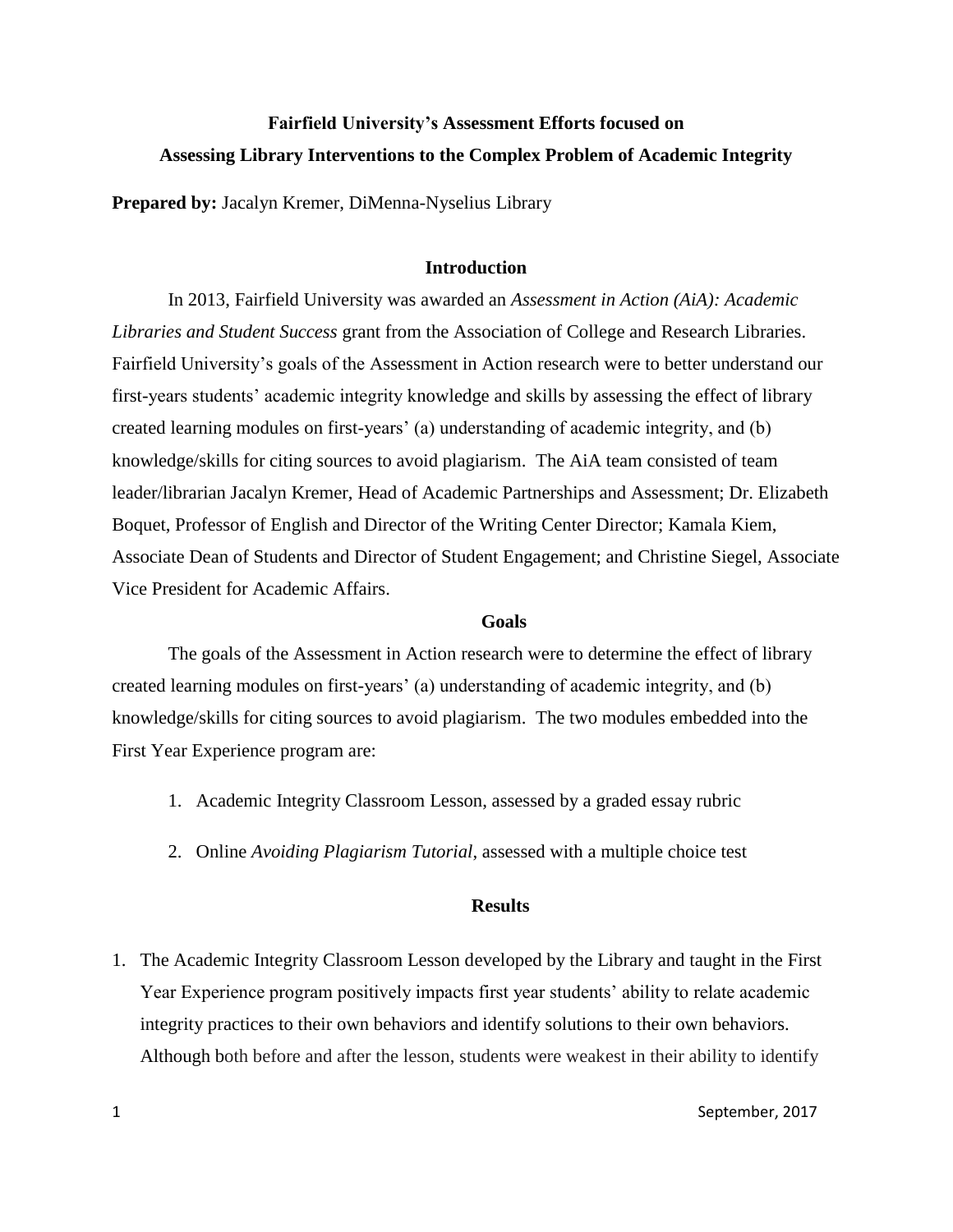and explain their academic responsibilities as members of the Fairfield University community and in how they would enact the Honor Code. See charts below:





2. *Avoiding Plagiarism Tutorial* results were examined by individual question, and in addition these questions were assigned to 3 different groups to aid in review: Academic Integrity

2 September, 2017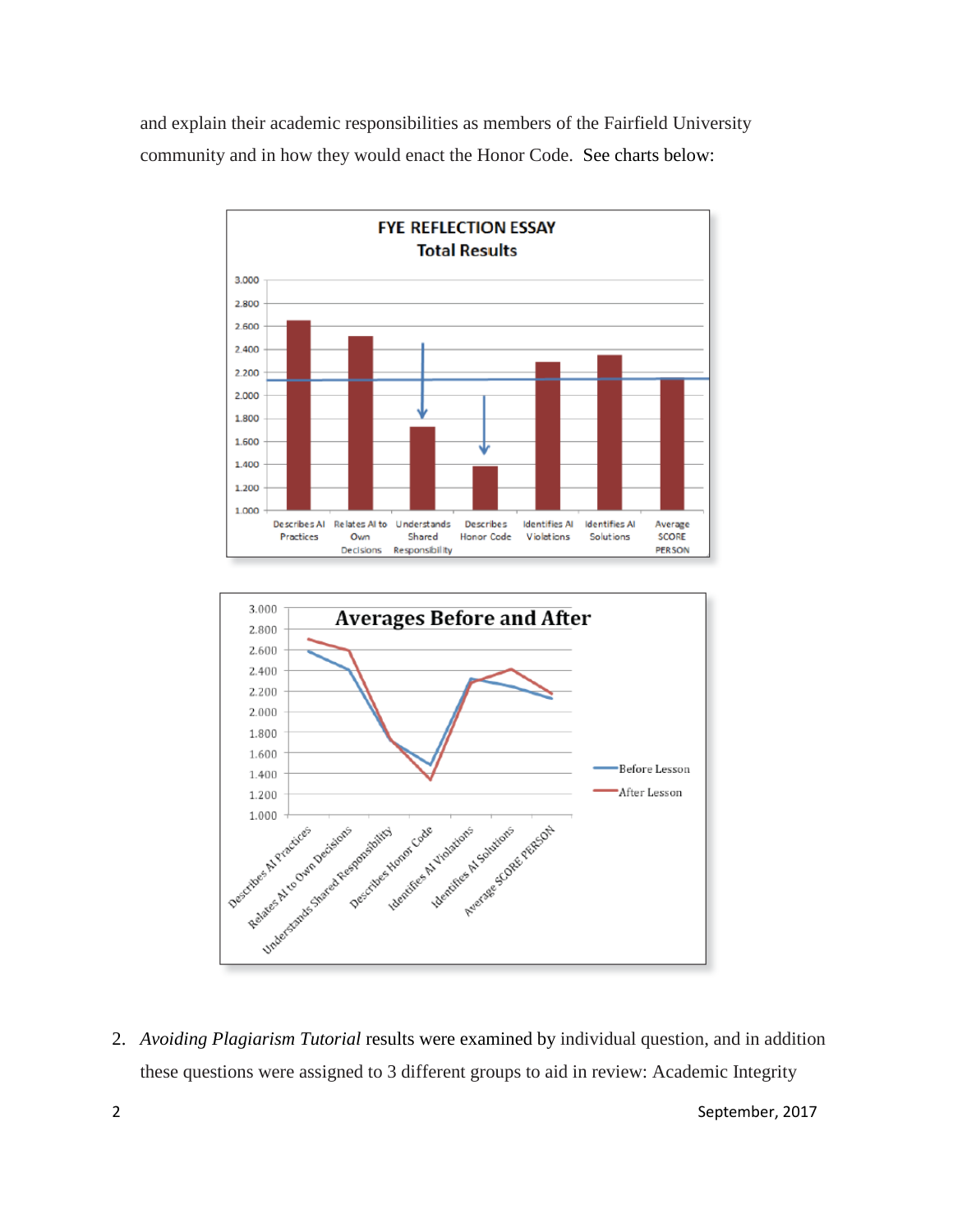Concept, Applied Skill and Citation Knowledge. In summary, students arrive with significant knowledge about citation rules and academic integrity concepts and the Avoiding Plagiarism Tutorial further increased their knowledge in these areas. Students' skills at applying citation rules, specifically their skill of paraphrasing, was their weakest area in both the Pre and Post Tests, although the Avoiding Plagiarism Tutorial increased their knowledge in these areas. See charts below:



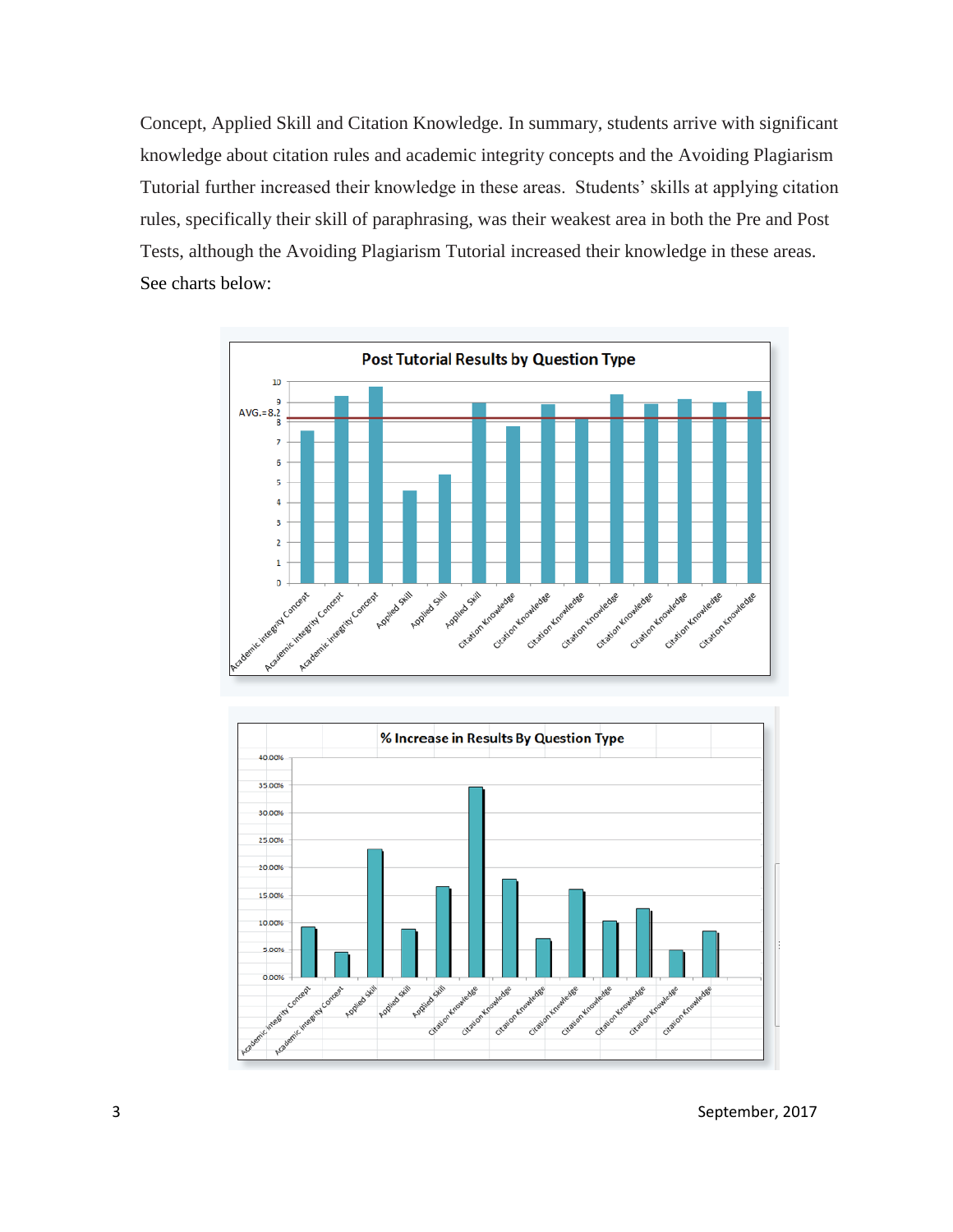#### **Recommendations and Steps Taken**

- 1. Although the Academic Integrity Classroom Lesson positively impacts students' ability to relate academic integrity practices to their own behaviors and identify solutions to their own behaviors, more work needs to be done to improve their understanding of academic integrity as a shared responsibility and of the Fairfield Honor Code. In response, in summer 2014, the FYE Lesson was changed to include greater emphasis on concepts of shared responsibility and expectations of the Honor Code. In addition, First-Years now participate in a communal Honor Code recitation at convocation in fall 2014. The Plagiarism Tutorial was also redesigned in summer 2016 and now emphasizes academic integrity as a shared responsibility and the Fairfield Honor Code.
- **2.** The Avoiding Plagiarism Tutorial results showed us first-year students come to us with solid conceptual knowledge about plagiarism, although their ability to apply that knowledge is weaker. In light of this, the Avoiding Plagiarism Tutorial was completely redesigned in summer 2016 and is now called the **Academic Integrity tutorials**. Particular emphasis was put on paraphrasing skills. Further research needs to be done to determine if an online tutorial is the best way to teach paraphrasing skills.
- **3.** The entire Assessment in Action project is being redone in fall 2016 in order to determine the effects of changing the Academic Integrity Classroom Lesson, reciting the Honor Code at Convocation and the total redesign of the Avoiding Plagiarism Tutorial.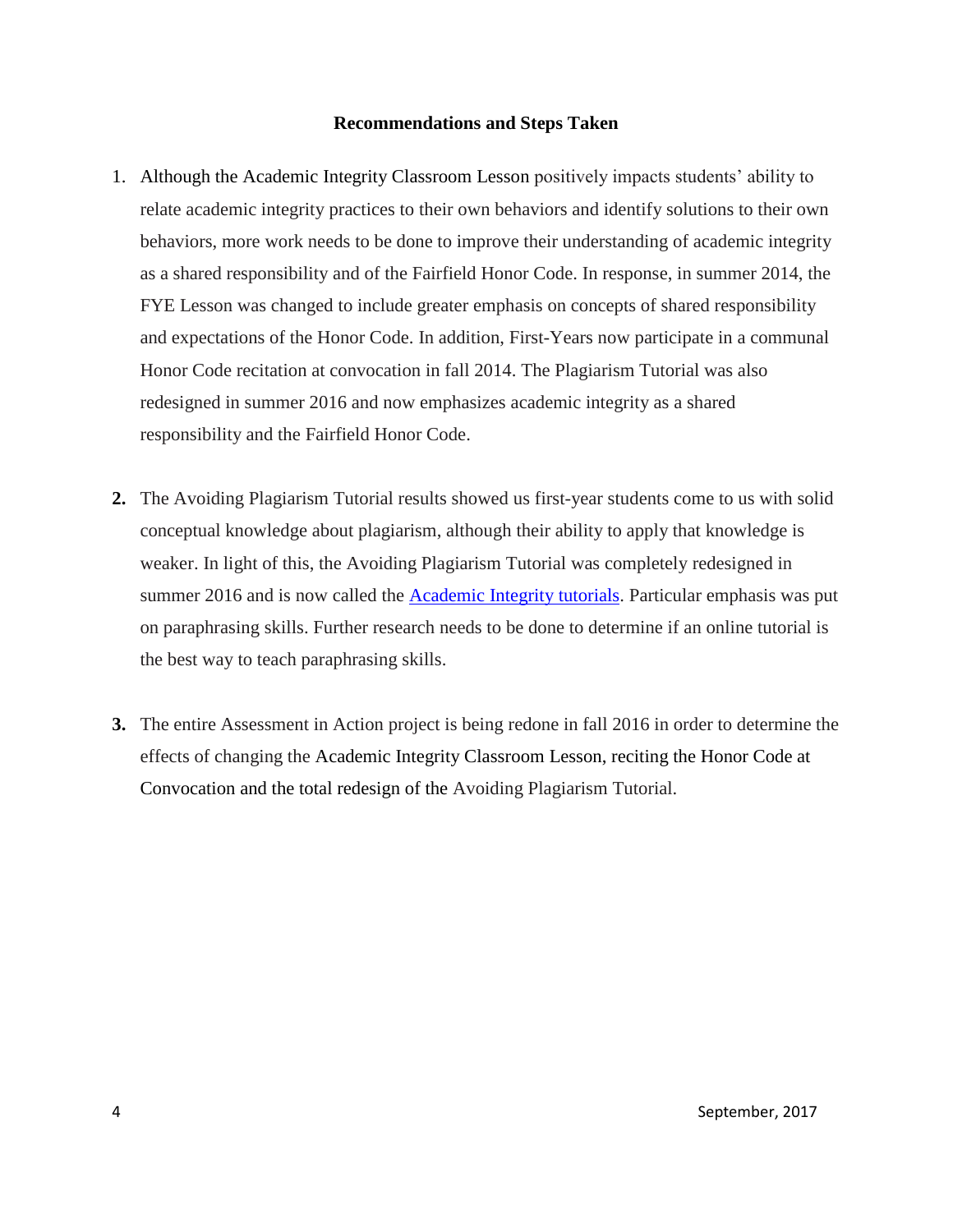# **Update: What We Learned in Assessing Fall 2016 Lesson & Tutorial:**

#### **Data:**



#### **Fall 2016 FYE Reflection Essay Scoring**

### **Academic Integrity Classroom Lesson Results Comparison**

|                                  | <b>Describes</b><br>Al<br><b>Practices</b> | <b>Relates Al</b><br>to Own<br><b>Decisions</b> | Shared<br>responsibility | Honor<br>Code | <b>Identifies</b><br><b>Violations</b> | Identifies<br>Personal Al Personal Al<br><b>Solutions</b> | Avergae<br><b>SCORE</b><br><b>PERSON</b> |
|----------------------------------|--------------------------------------------|-------------------------------------------------|--------------------------|---------------|----------------------------------------|-----------------------------------------------------------|------------------------------------------|
| 2013 After Lesson Essays Scoring | 2.69                                       | 2.58                                            | 1.73                     | 1.34          | 2.28                                   | 2.41                                                      | 2.17                                     |
| 2016 After Lesson Essays Scoring | 2.73                                       | 2.49                                            | 1.9                      | 1.67          | 2.01                                   | 1.82                                                      | 2.1                                      |
|                                  |                                            |                                                 |                          |               |                                        |                                                           |                                          |
| Change                           | 0.04                                       | $-0.09$                                         | 0.17                     | 0.33          | $-0.27$                                | $-0.59$                                                   | $-0.07$                                  |
| % change                         | 1.3%                                       | $-3.5%$                                         | 9.5%                     | 24.6%         | $-11.8%$                               | $-24.5%$                                                  | $-3.2%$                                  |
|                                  |                                            |                                                 |                          |               |                                        |                                                           |                                          |

The above results suggest that the efforts to increase students understating of academic integrity as a shared community responsibility and of the Honor Code have made a positive impact but these two areas are still weak. In addition, we saw a significant decrease in students' communicating their OWN challenges to integrity practices and their potential solutions to these personal challenges*.* Inconsistencies in the delivery of the lesson through all the FYE courses may account for the decrease in these two learning outcomes scores.